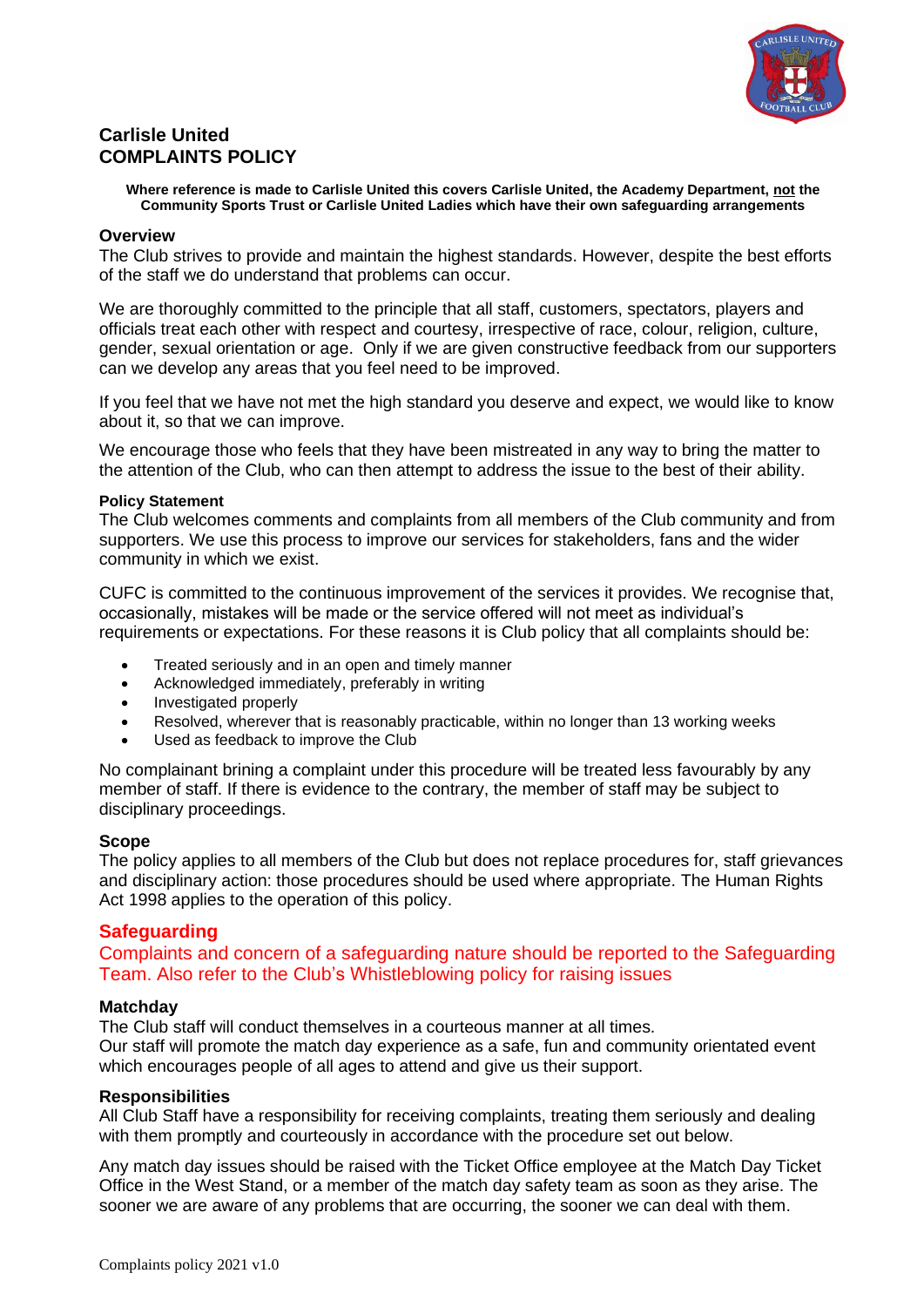

If you feel that your issue on match day was not correctly resolved, or if you would like to discuss something unrelated to a match day please contact us.

General enquiries response times may vary due to the high volume of calls, particularly when match tickets go on sale. Any complaints or general enquiries are initially channelled into our general enquiries telephone line 01228 526237 and then will routed to the relevant department if the enquiries line is not able to give a satisfactory answer.

The Club will endeavour to answer your complaint as soon as possible. However, due to many staff members not being based at the Club and others just working on the day of a fixture it is not always possible for us to get in touch with you straight away.

Heads of Department have a responsibility for resolving a complaint, and leading or contributing to an investigation into a complaint when this is considered appropriate.

The CEO is responsible for resolving complaints which have not been resolved. The decision made by the CEO is final.

The 1921 Board is responsible for ensuring that the complaints policy and procedure are operating effectively and may become directly involved if a complaint is directed against the CEO or a director of 1921.

The Holdings Board is responsible for ensuring the 1921 Board undertakes its role properly and may become directly involved if a complaint is directed against the 1921 board

# **Dealing with complaints**

#### *Stage 1*

The Club expects complaints to be made informally to a member of staff in the first instance. The Club will then forward to the relevant member of staff. Where this does not result in satisfactory resolution, the complaint should be submitted in writing to the Club.

The Club usually expects complaints to be made by the person concerned. However it will consider complaints made by a parent or advocate. Anonymous complaints cannot be investigated.

#### *Stage 2*

It is the Club's policy to respond within a maximum of seven working days and this will be done either by telephone, email or letter explaining what has happened as a result of the complaint.

Where this involves a member of staff, specific detail of action taken will not be made available. This is to ensure that our employees are afforded appropriate dignity at work.

If it is not possible to provide a full response at that time, an acknowledgement will be sent and a detailed reply will follow within 21 working days of receipt of the original communication.

#### *Stage 3*

If the complainant is dissatisfied with the relevant manager's response then the complaint will be forwarded to a senior member of staff to resolve.

The senior manager will acknowledge receipt of the complaint within two working weeks and a final reply will be completed within 8 working weeks to allow time for any formal investigations to take place.

#### *Stage 4*

If the complainant is still dissatisfied with the response, then the matter will be referred to the CEO. The CEO will respond within three weeks. The CEO's decision is final.

The total comments/complaints procedure should be finalised in no more than 13 working weeks unless there are exceptional circumstances in which case the complainant will be kept informed of progress.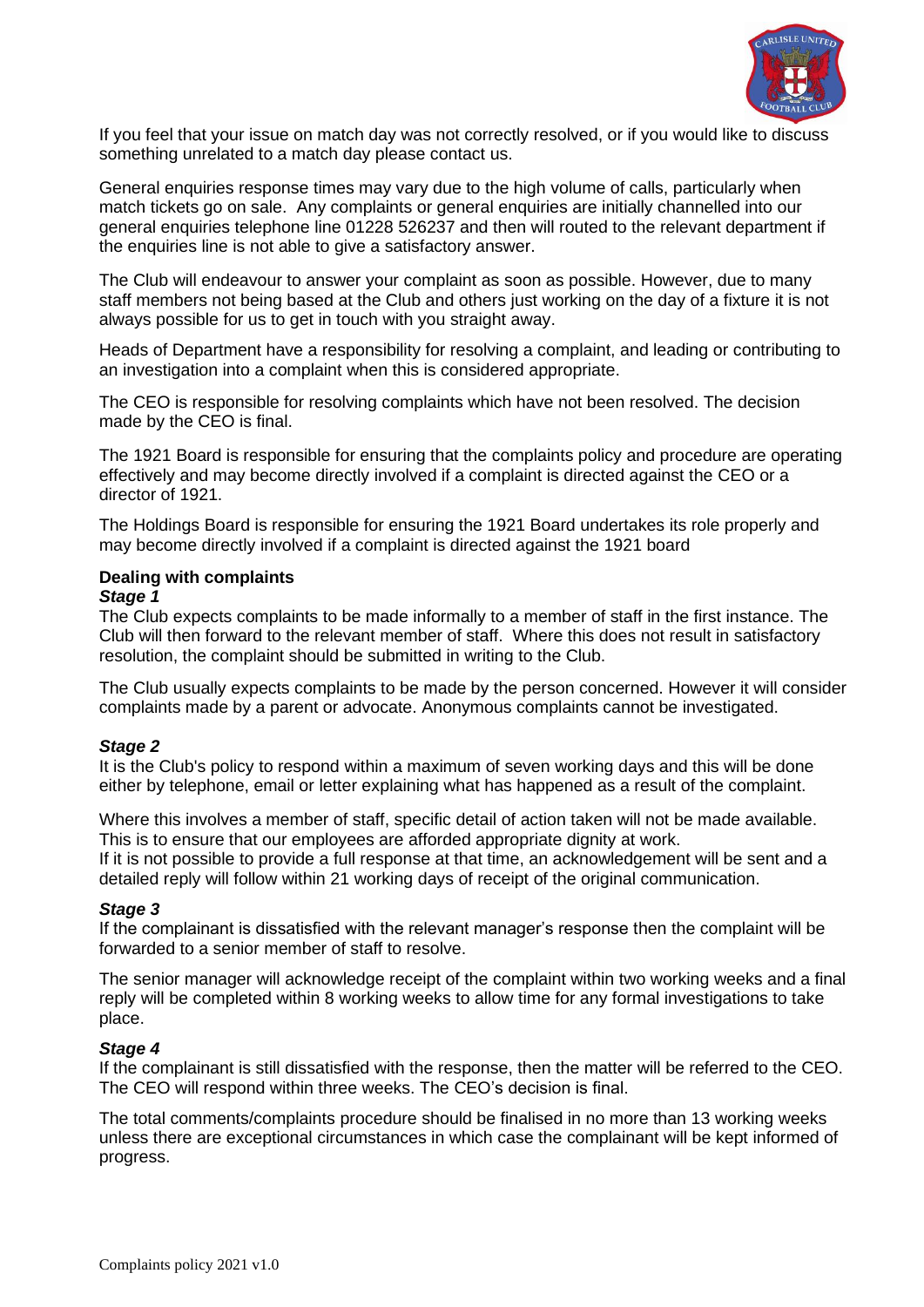

# **Complaints against the CEO or 1921**

Complaints against the CEO should be addressed to the Chairman of the Holdings Board at the Club. Complaints against 1921 should also be addressed to the Chairman of the Holdings Board at the Club.

If the matter is still not resolved you can contact:

The Independent Football Ombudsman Suite 49 57 Great George Street Leeds LS1 3AJ

# **Review**

This Policy will be kept up to date, particularly as the Club changes in nature and size and new requirements emerge.

To ensure this, the Policy, and the way it is implemented, will be reassessed and amended on an ongoing basis and reviewed annual basis will be as follows:

- Complaints of a Safeguarding nature will be considered as agenda items and discussed at the:
	- o Safeguarding Working Group meetings
	- o Academy Management Team meeting and Technical Board meetings
- The Policy will be reassessed and amended on an ongoing basis by the CEO in consultation with the Safeguarding Working Group
- The 1921 Board will:
	- o include Complaints within Safeguarding as an agenda item and feature in the Board Report
	- o conduct an annual review of the Policy as part of the annual review
	- o publish the Policy on its website
- The Holdings Board will ensure the 1921 Board undertakes its role as stated

# **Safeguarding contacts**

Remember that in an emergency or where there is risk to life you should contact the police immediately.

If you have concerns you wish to raise with the Club please contact:

- Senior Safeguarding Manager Nigel Clibbens nigel.clibbens@carlisleunited.co.uk
- Designated Safeguarding Officer David Wilkes dave.wilkes@carlisleunited.co.uk 07940483680
- Matchday Safeguarding Officer Sarah McKnight [sarah.mcknight@carlisleunited.co.uk](mailto:sarah.mcknight@carlisleunited.co.uk) 0330 094 5930

# **Other Safeguarding contacts in football:**

Whilst any safeguarding concern should be raised with the Club Safeguarding contacts in the first instance we recognise that this may not always be possible or appropriate. Below are the contact details for footballing partners with whom safeguarding concerns in relation to the Club can be discussed:

#### **The English Football League Safeguarding Team**

Tel: 01772 325940 Email: safeguarding@efl.com

If they concern regards a person in employed in footballs conduct towards a child:

#### **The FA Safeguarding Team**

Tel: 0800 169 1863 Email: Safeguarding@TheFA.com